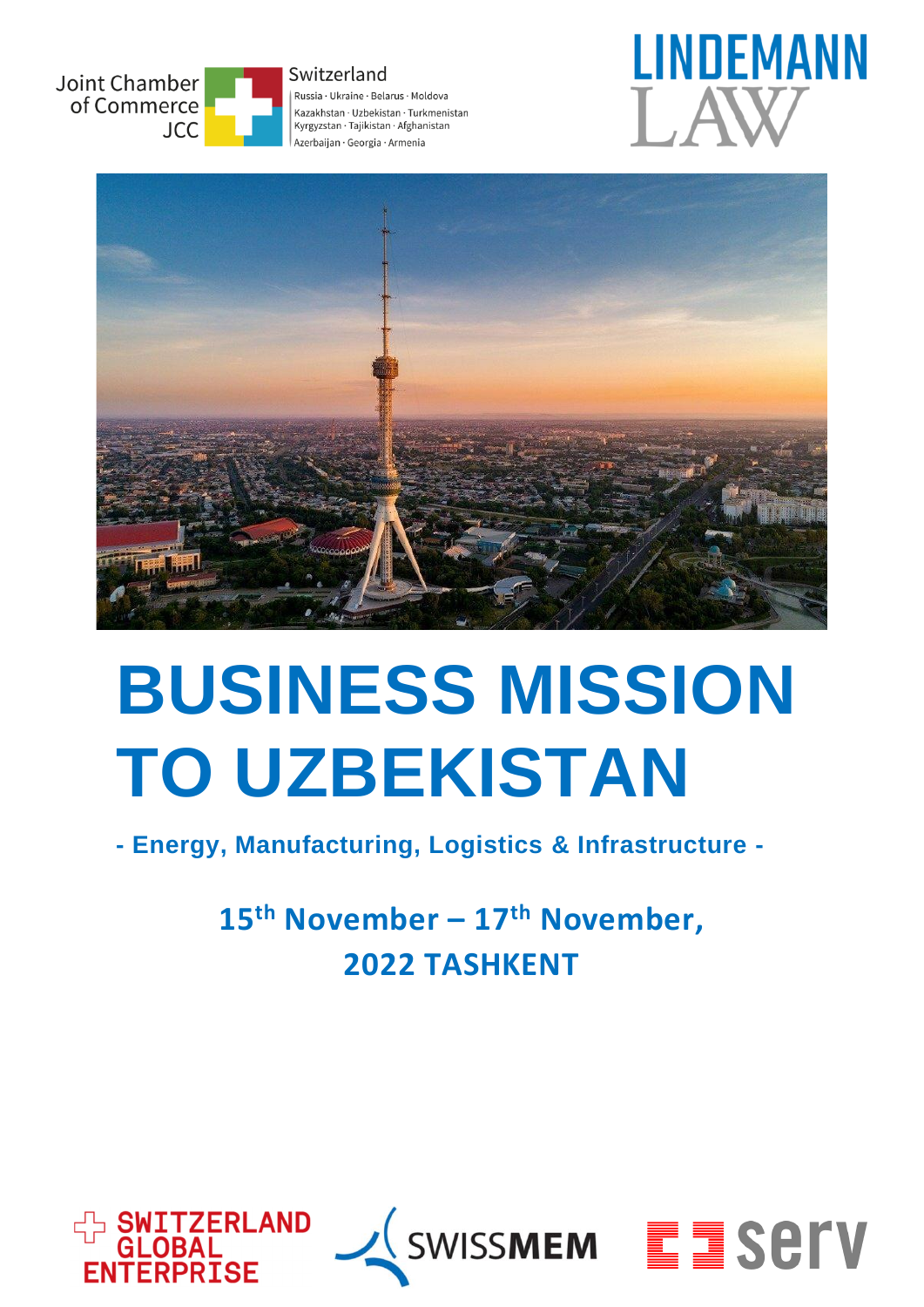

## Purpose of the Mission

First, to show participants the latest economic developments in Uzbekistan and explore new business opportunities in the following sectors;

- $\triangleright$  Energy Renewables and green technologies
- $\triangleright$  Infrastructure Transportation (roads, ports), water and wastewater management
- ➢ Manufacturing
- ➢ Logistics

Second, to help participants develop a network of key decisionmakers and business contacts on the ground through meetings with…

- ➢ Swiss and European companies in Uzbekistan and hear about their experiences,
- ➢ Successful Uzbek entrepreneurs as potential joint-venture partners,
- ➢ Government representatives
- ➢ Relevant financing partners such as EBRD, Asian Development Bank, Islamic Development Bank, Uzbek Sovereign Wealth Fund and international and local banks to secure project funding

Third, this will provide participants with essential information with which to evaluate a possible entry into the Uzbek market.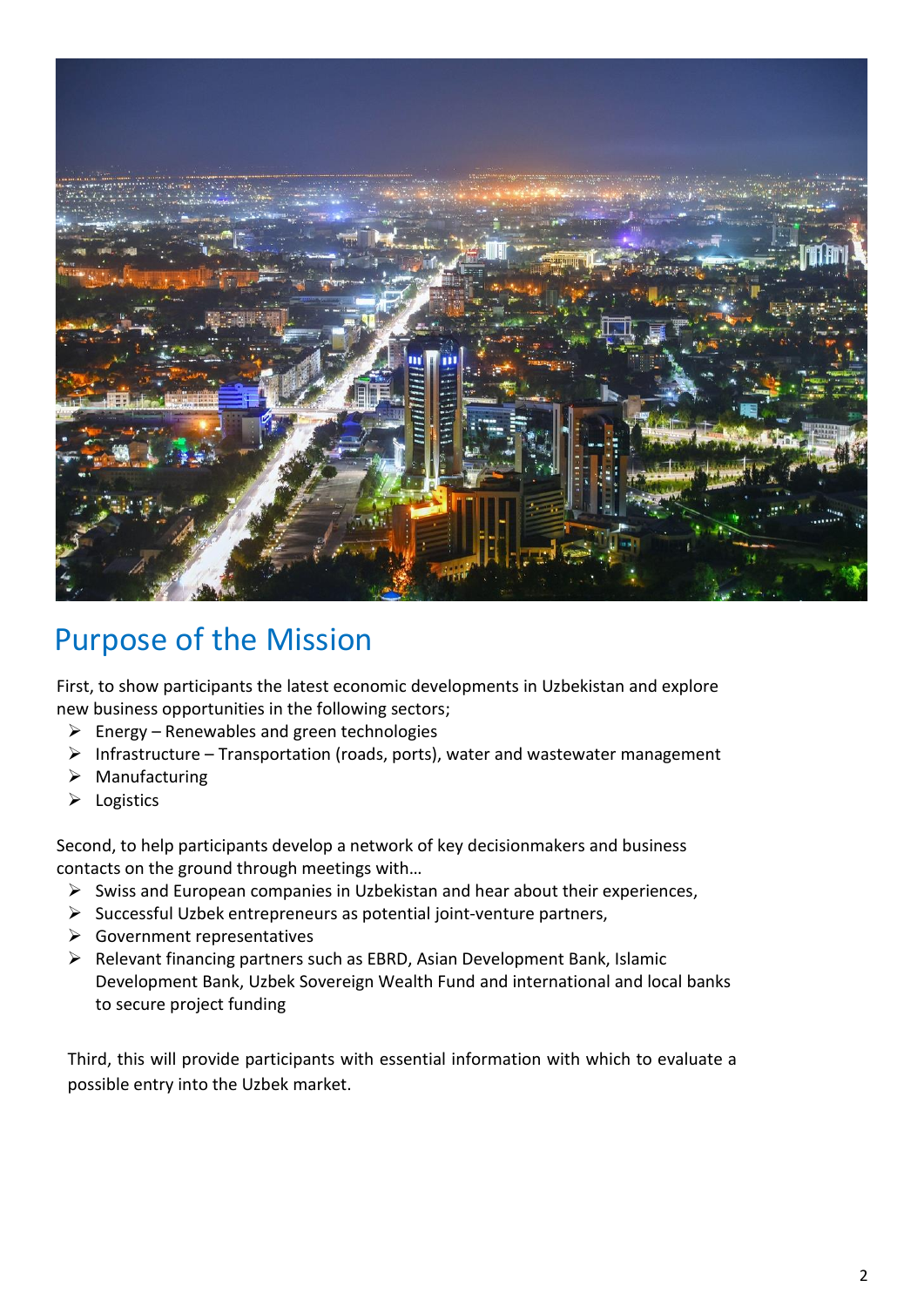

## Why Uzbekistan?

**Since 2016 Uzbekistan has opened up and embarked on an ambitious economic reform program. Radically improved business conditions combined with the country's large-scale plans to replace much of the hitherto fossil fuel-based energy infrastructure by renewable energy production offers multiple business opportunities for Swiss companies.**

For the past half-decade Uzbekistan, with a population of 33 million Central Asia's most populous country, has embarked on an ambitious economic reform agenda. Starting in 2016, the new President Shavkat Mirziyoyev has opened up the economy, stabilized the currency and reduced inflation. The reform agenda includes the energy sector, with a program of privatization, restructuring and deregulation. Accordingly, economic growth has been around 6% in 2019 and 2021, staying positive even during the advent of the pandemic in 2020.

With its young, well-educated population, the country has the potential to become a regional economic powerhouse. Although from a low starting point, the nation is well underway: Among other changes, liberalizing foreign exchange trade and lifting currency-conversion restrictions as well as simplified customs procedures have dramatically improved business conditions in the country. Citizens from most countries, including Switzerland, can enter the country visa-free.

President Shavkat Mirziyoyev has recently set ambitious goals for developing renewable energy, resulting in keen interest in and Government support for building a new solar and wind energy infrastructure.



<https://www.jetro.go.jp/en/>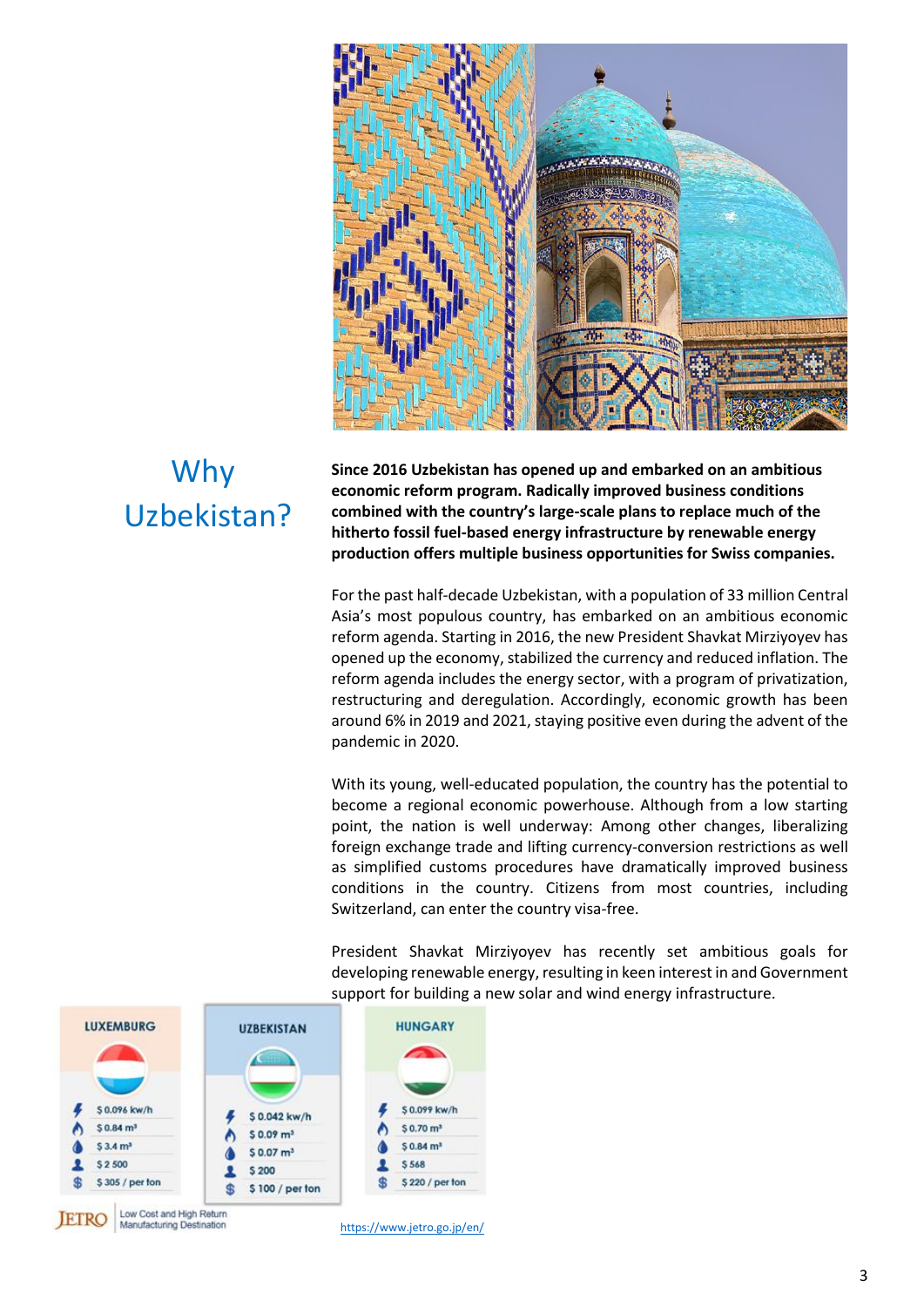

### Program

#### ➢ **14th November**

Individual arrival in Tashkent, check-in at the centrally located Hotel Lotte next to the Alischer Nawoï Opera. Optional: **18:00 – 20:00** Welcome drinks and warm up .

#### ➢ **15th November**

**8:30 -17:00** Official welcome by Government of Uzbekistan and introduction to reform programs. Introduction to Uzbekistan as a business destination with presentations by independent and local experts. Discussions with the Chamber of Commerce and Industry of Uzbekistan, EBRD and Asian Development Bank.

**18:00 – 22:00** Dinner at the Embassy of Switzerland hosted by H.E. Mr. Konstantin Obolensky, Ambassador of Switzerland to Uzbekistan and Networking with C-Level executives of Swiss companies in Uzbekistan.

#### ➢ **16th November**

**8:30-16:00** Visits of companies & production facilities. Exchange of experience with C-Level-representatives of Swiss and European companies in Uzbekistan, for example, Rieter, Nestlé, Motorola, Viessmann, Samsung, Diehl Metering.

**18:00-21:00** Meeting with the electrotechnical association, Uzeltexanoat (=Business Development Agency) and C-Level executives of local company members followed by dinner.

Individual meetings (upon request).

#### ➢ **17th November**

**8:30-16:00** Meetings with financing partners, including local banks (foreign and Uzbek), for example, Commerzbank, Credit Suisse and international financial institutions (EBRD, Asian Development Bank and Islamic Development Bank) and Swiss Export Risk Insurance SERV– a Key Partner Meeting with Shukhrat Vafayev, Deputy Minister of Ministry of Investment and Foreign Trade and CEO of Sovereign Wealth Fund (Fund for Reconstruction and Development of Uzbekistan).

**16:00-17:00** A meeting with the President of Uzbekistan has been requested.

**19:00-21:00** Wrap-up & informal dinner.

#### ➢ **18th November**

Optional: Day trip to Bukhara by high-speed train with guide.

Individual departure.

 **- Details to follow -**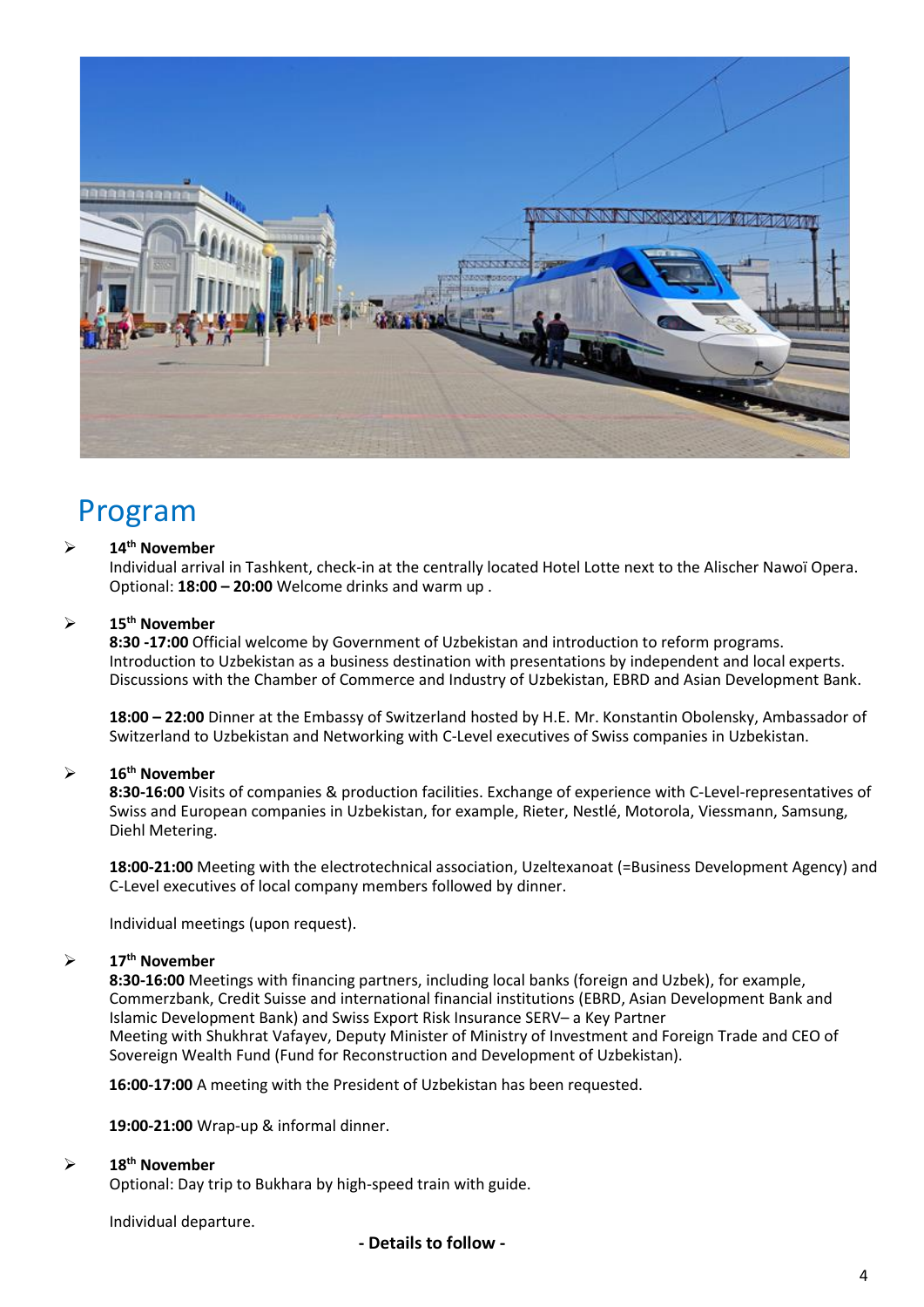## Participation

## Information



#### **Language English/German**

#### **Participation Fee**

**Price per person (VAT excl.)** CHF 3'800.- JCC, SGE and Swissmem Members CHF 4'600.- Non-Members

#### **Included in the price**

- $\triangleright$  Organization of mission and individual B2B-meetings in Tashkent
- $\triangleright$  Program implementation and support during the mission
- $\triangleright$  Accommodation in Uzbekistan. The delegation will stay at the Lotte City Hotel, Tashkent:

<https://www.lottehotel.com/tashkentpalace-city/en.html>

 $\triangleright$  All meals and transportation in Uzbekistan

#### **Not included**

- ➢ Flight to Uzbekistan and back (Please book your flights accordingly)
- $\triangleright$  Visa cost (if any)

#### **VISA**

Important: Swiss citizens do not require a visa to enter Uzbekistan. Other nationalities: please check with the Consular Section of the Embassy of Uzbekistan whether you need a visa or not.

Obtaining the visa is in the responsibility of each participant.

#### **ORGANIZERS**



**Dr. Alexander Lindemann**

Managing Partner LINDEMANNLAW

[Alexander.Lindemann@lindemannlaw.ch](mailto:Alexander.Lindemann@lindemannlaw.ch)

Phone: +41 44 570 73 51 Mobile: +41 79 305 88 12



**Dr. oec. publ. Jakob Schaad** Partner LINDEMANNLAW [Jakob.Schaad@lindemannlaw.ch](mailto:Jakob.Schaad@lindemannlaw.ch) Phone: +41 44 570 73 56 Mobile: +41 79 751 06 88

**LINDEMANNLAW** advises in legal & tax matters and helps with lobbying. We have helped a number of successful Swiss joint ventures in Central Asia and have established over the years excellent government contacts in Uzbekistan. <https://lindemannlaw.ch/>

**The Joint Chamber of Commerce Switzerland-Eastern Europe, Central Asia, South Caucasus (JCC)** is the leading private sector organization in Switzerland that facilitates bilateral business between Switzerland and the Eurasia Region. JCC has 13 countries. Uzbekistan is a priority market of JCC. www.jointchambers.ch